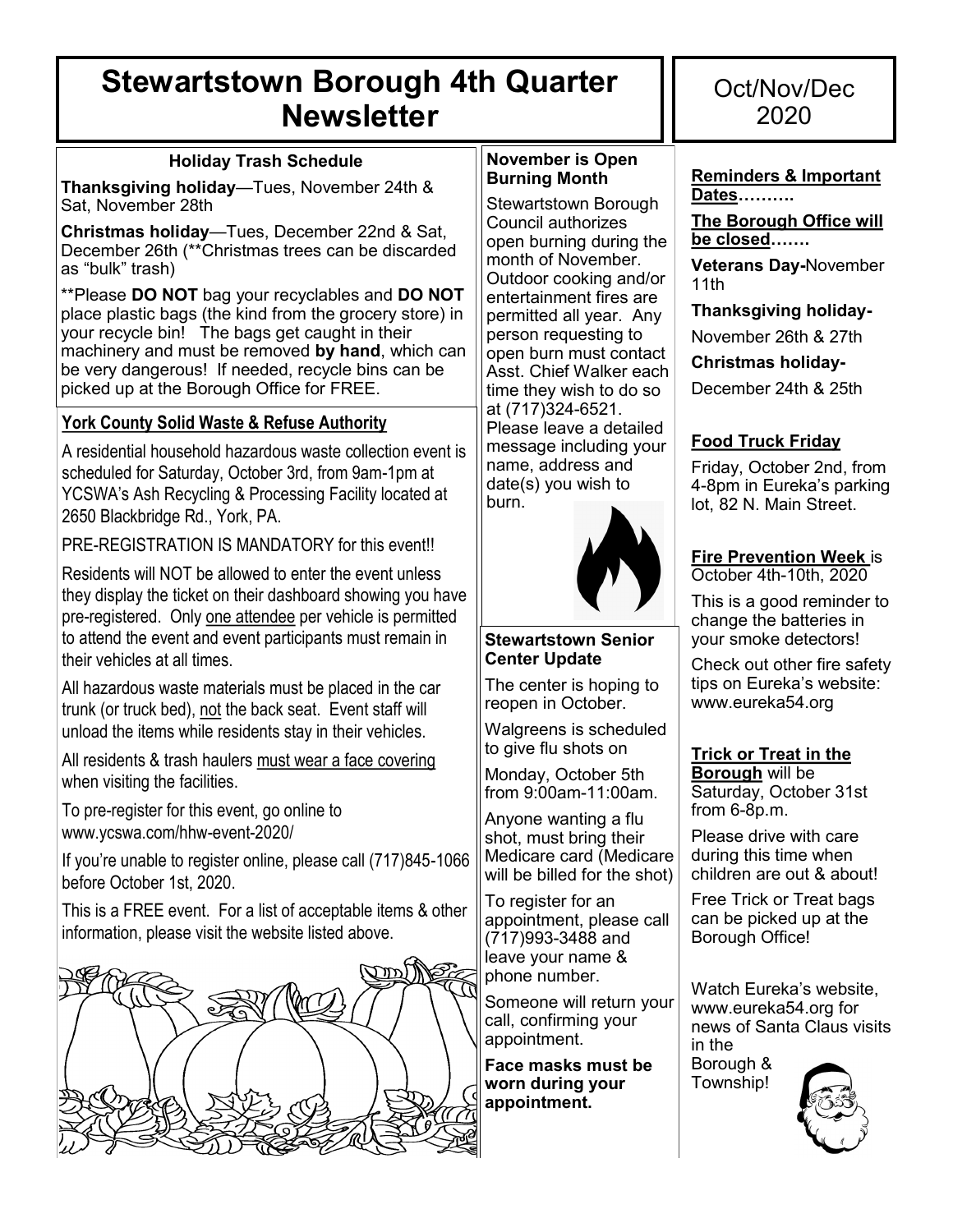### **Page 2** | | Stewartstown Borough 4th Quarter Newsletter

**ELECTION DAY** is Tuesday, November 3rd, 2020. Polls will be open from 7am-8pm

Borough residents may vote at the Borough Office, 6 North Main Street. (come in side door & enter meeting room). **MASKS OR OTHER FACE COVERING WILL BE REQUIRED!** 

Other important dates to remember:

- October 19th, 2020—last day to REGISTER before the November election
- October 27th at 5:00p.m.—deadline for the County Election Office to RECEIVE your application for a mail-in or absentee ballot
- November 3rd by 8:00p.m.—deadline for County Election Office to RECEIVE your voted mail-in or absentee ballots (postmarks are NOT enough)

Voting & Elections Office Contact Information

28 E. Market St.

York, PA 17401

(717) 771-9604



#### **Help us keep you up-to-date when important things happen in town…….**

Our Code Red notification system contacts residents through an automatic dialing system in the event of water main breaks, boil water necessity, snowstorms and other situations where time may be of the essence. Please take a minute and go to our website at www.stewartstown.org.

Click on the "Code Red" button to enter your phone numbers and/or email address to receive our notifications. Text messages are also available!

Your information is confidential & will only be used for our community notifications.

#### **Let's Talk Trash**

The Borough's one-year trash contract with Penn Waste ends October 31st, 2020. After advertising bids for a new contract, Borough Council recently reviewed bids from two companies, Penn Waste & Republic Services. There were several bidding options including one trash pick-up per week, two trash pick-ups per week, with recycling, without recycling, and 1, 3 & 5-year contract terms. Penn Waste & Republic Services chose not to bid all of the options, but Council members had nine (9) different quotes to review before awarding the next trash contract. On Tuesday, September 22nd at 7:00p.m., Borough Council will hold a special public meeting (advertised 9/16/20) to award the contract, keeping Borough residents' best interests in mind, for both financial reasons & in an effort to maintain satisfactory refuse services.

**Of note,** trash collection is a service provided to all Borough residents and with a contract in place, the Borough pays a monthly fee based on the number of residences in the Borough. Therefore, the bill is passed onto the residents whether or not a property is occupied.

This newsletter will have been printed prior to the September 22nd, 2020 meeting, but residents can stay informed of the outcome either by visiting our website, www.stewartstown.org or Stewartstown Borough's Facebook page or by calling the Borough Office, (717)993-2963.

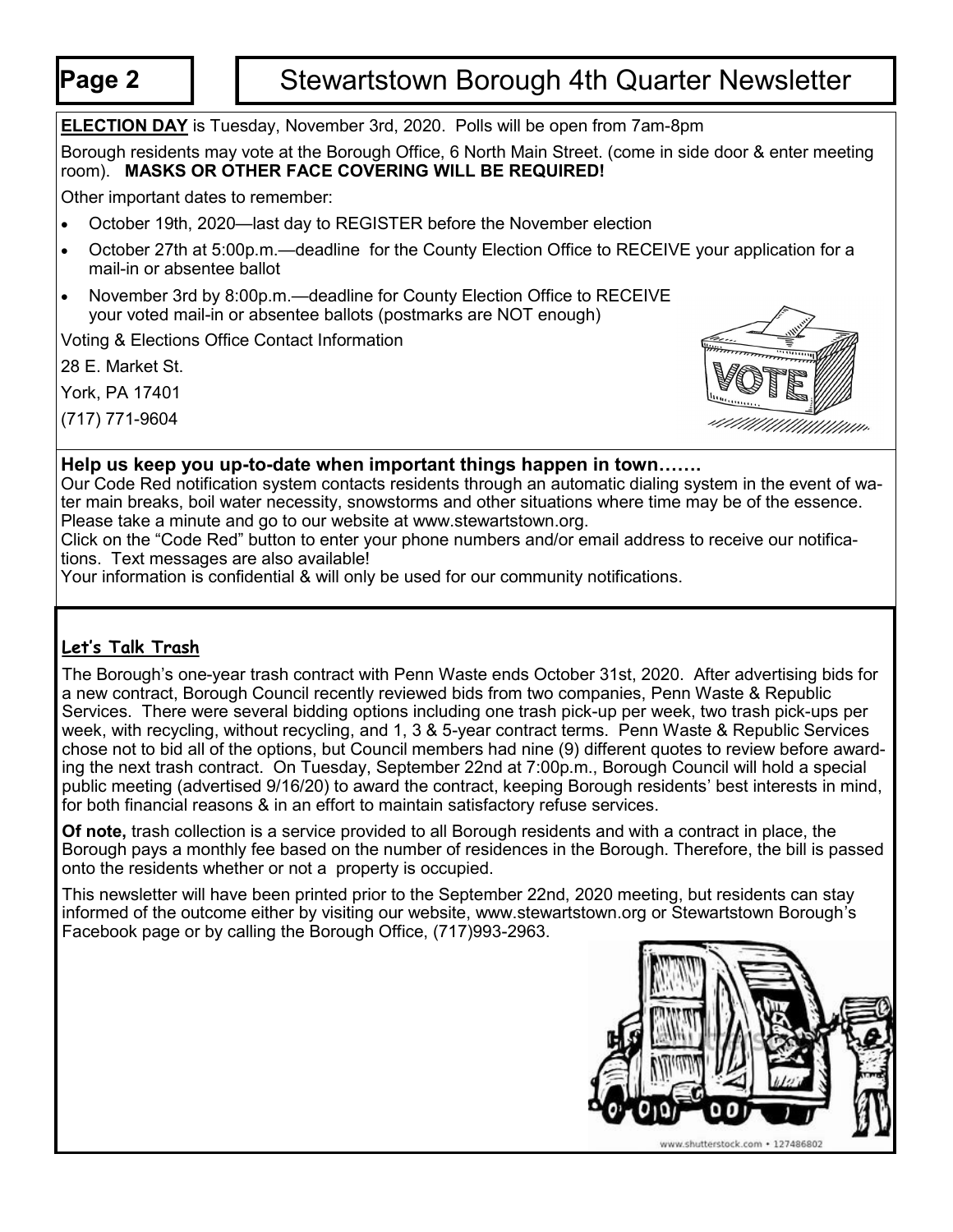### **Stewartstown Borough 4th Quarter Newsletter**

**Page 3**

#### **Hopewell Area Recreation & Parks**—16 College Avenue, Stewartstown, PA, (717)993-2255

Current activities include:

- Table Tennis for all ages, running from 8/19/2020 thru 11/18/2020—\$36/person
	- Bring your own paddle or borrow one from the club. New players will be shown techniques & strategies of the game, if necessary. Try your hand at the robot to learn better form by repetition. Learn how to do a spin or work on your backhand by being fed a box of balls.
	- Registration closes on 11/4/2020 at 8:00p.m.

**Speeding motorists seem to be an increasing problem in the Borough.** Recently, Borough Council mailed letters to State Senator Kristin Phillips-Hill & State Representative Stan Saylor, urging them to vote to allow municipal & regional police departments to use RADAR. Currently, only PA State Police are able to use RADAR, which is most effective in detecting speeding motorists. We are urging our residents to contact our legislators to express their concerns as well.

- State Representative Stan Saylor—100 Redco Ave., Red Lion, PA 17356; (717)244-9232 OR email at ssaylor@pahousegop.com
- State Senator Kristin Phillips-Hill—6872 Susquehanna Trail South (PO Box 277), Jacobus, PA 17407; phone: (717-741-4648 OR email at senatorkristin@pasen.gov
- State Representative Mike Jones—305 Leader Heights Rd., Suite 1, York, PA 17402; (717)428-9889 OR email at mjones@pahousegop.com

#### **Real Estate Tax Penalty Waiver**

In accordance with Act 15 of 2020, 35 Pa. C.S.§5713 concerning Property Tax Relief, Stewartstown Borough Council (as well as York County Commissioners) have waived the payment of any penalties calculated for Borough Real Estate Tax for the period of June 16th, 2020 through December 31st, 2020.

If your payment is postmarked by **December 31st, 2020,** you may deduct the penalty amount from the **Borough** portion of this real estate bill. Please refer to the Borough Tax Collector for clarification of the amount due for the municipal portion of this tax bill.

Contact information—Sandra Mitchell, Tax Collector (717)993-6334

#### **Borough bills getting lost in the mail?**

**Are you receiving delinquent notices for Borough bills because you "just can't remember where you laid the bill" and now it's past due?**

**Need one less thing to worry about?**

**Answering "yes" to any of these questions means you could benefit from our automatic bill pay system. Call the Borough Office & ask for Stacy. All that's needed is the bank name, routing number & account number of the account you want the payment to come from. You'll still receive a bill each month marked "Auto Pay", along with the amount, so you know how much will be drafted on or around the due date of the bill.** 

**If you don't want the automatic bill pay option, but would like to sign up for e-billing to have your Borough bills emailed to you AND have the ability to pay and/or view all your bills, go to our**

**website, www.stewartstown.org and click on the link under "Online Bill Pay". You'll need your account # and CID #, found on all monthly bills from us. Please note, any payments with a credit/debit card are charged a \$3 fee, but payments made with a checking or savings account are FREE!**